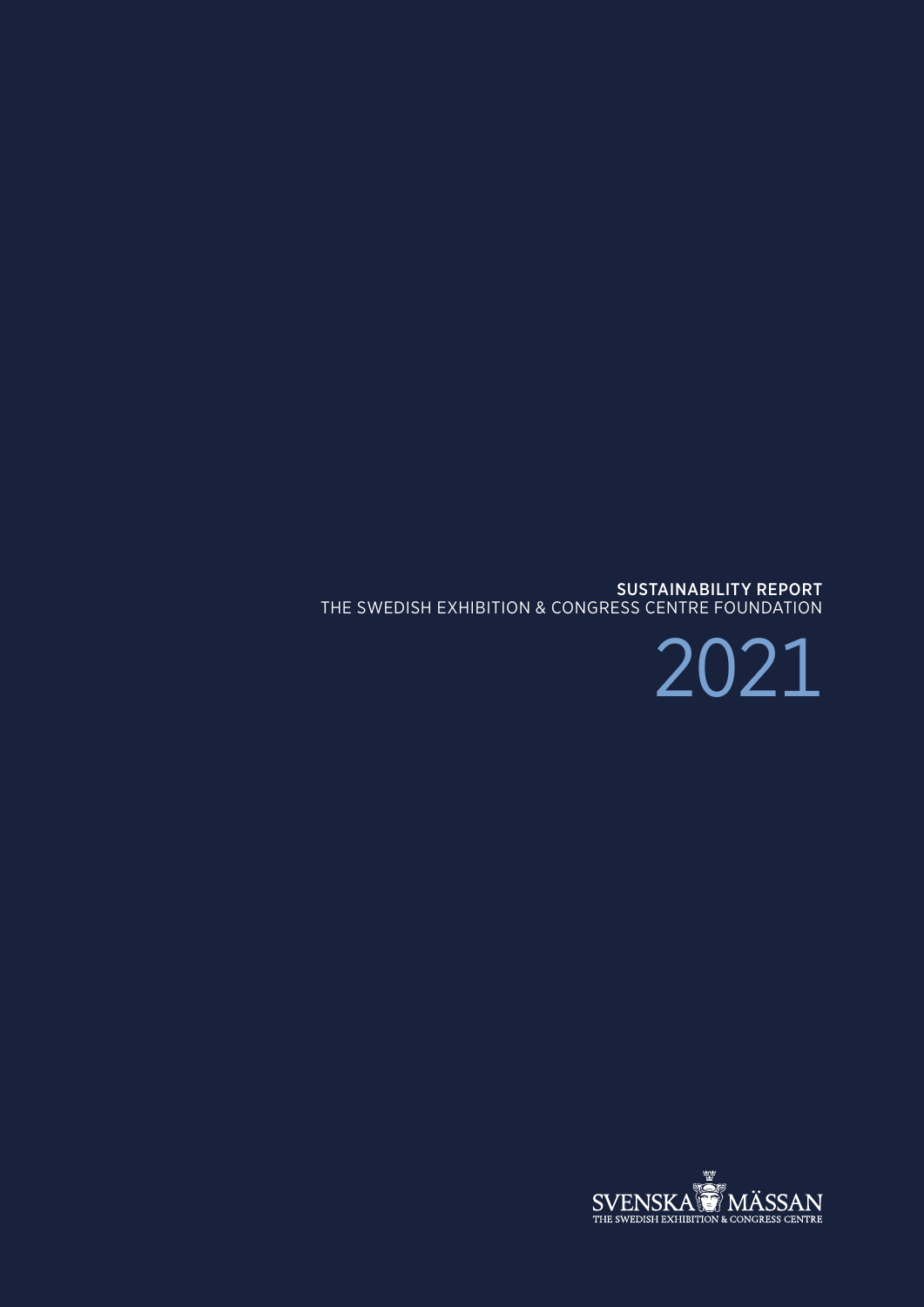# SUSTAINABILITY REPORT

The Covid-19 pandemic continued to affect the Swedish Exhibition & Congress Centre Group in 2021. Some parts of our operations were prohibited from trading, and it was possible to hold just a few in-person exhibitions after the restrictions were lifted in autumn 2021. This also meant that visitor and guest numbers were generally much reduced over the year, with some seasonal variations where hotels recorded an uptick on the previous year.

The health and safety of our visitors and employees was our highest priority at all times. We followed official recommendations and adapted our organisation and centre to the conditions occasioned by the pandemic. The greater need for internal and external information, coupled with the need for infection control, meant a continued enhanced need for proactive and reactive communication in 2021 to create a safe venue with no elevated risk of infection.

Several initiatives were launched in 2020 with various industry operators to tackle the challenges of the Covid-19 pandemic together. These partnerships continued in 2021, including the tourist industry initiative 'Safe to Visit' and the exhibition industry partnership 'Vi Ses Säkert' (See you Safely). The internal project 'Safe at Work', focusing on a safe, healthy workplace for our employees, also continued in 2021.

Sustainability has been part of the Group's work for over 20 years and has long been regarded as a key factor in creating profitable growth and providing an attractive venue. This is the Group's fifth sustainability report and it concerns the 2021 financial year.

Sustainable development was one of the Group's six strategic focus areas described in the business plan for 2019–2021, with the business model of creating holistic experiences under one roof for profitable growth.

The business plan prioritises three general sustainability goals, each of which is clearly linked to several of the UN's global sustainable development goals (SDGs) in Agenda 2030. To ensure goal achievement, planning and follow-up have taken place annually in consultation with affected operating areas.

In the course of our sustainability work, eight areas have been identified in which our operations have the greatest impact. An annual risk assessment of these areas is performed every year.

While the pandemic has limited much of our normal operations, there has also been the opportunity to adapt and develop working methods and content to create the right focus going forward. In 2021, the Group drew up a new sustainability strategy to accelerate the development of sustainable meetings and experiences and to meet new internal and external needs. The new strategy, which is also part of the business plan for 2022–2024, is based on four focus areas (Sustainable Choices, Circular Resources, Sustainable Meetings and Relations and Health) and is

designed to clarify and reinforce the connections between operational sustainability work, the sustainable development goals in Agenda 2030 and the overall climate goal in the Paris Agreement

As part of the implementation of the new sustainability strategy, the Swedish Exhibition & Congress Centre Group carried out a number of activities in 2021 to drive its sustainability work forwards. In the spring, the Group became a member of the UN Global Compact, the biggest sustainability initiative in the world. The ten fundamental principles, with internationally ratified conventions on human rights, labour law, the environment and anti-corruption, constitute an important instrument in the Group's active sustainability work.

In addition, a new sustainability forum was established with representatives of the various operating areas to implement and drive the work on the four focus areas and identify measurable new initiatives that will lead to positive transformation and improvement. The sustainability forum is chaired by the Communications Director, who is ultimately responsible for sustainability at management level.

The new data-driven reporting platform Position Green was also implemented during the year to enhance the efficiency of and facilitate the management and development of measurable sustainability data.

The Swedish Exhibition & Congress Centre Group sees international collaboration as an important step towards ensuring that the industry can help achieve the UN climate goals. Ahead of the COP26 climate conference in Glasgow, the Group signed the joint commitment by the Joint Meetings Industry Council (JMIC) to halve carbon dioxide emissions by 2030 and achieve net zero emissions in the industry by 2050.

Since 2015, the Group's sustainability work has been followed up using a management system based on ISO 20121, to which the Group is certified by a third party. The certification entails annual risk management work in which each focus area is assessed against a model. The most recent certification was completed in December 2020 and is valid for one year.

As part of the new sustainability strategy, work has begun to map relevant quality assurance systems to meet the requirements made in the broad area of activity of the Group. Existing key ratios will also be evaluated in 2022 to reinforce the link to the four focus areas and the overall improvement work to become a sustainable venue.

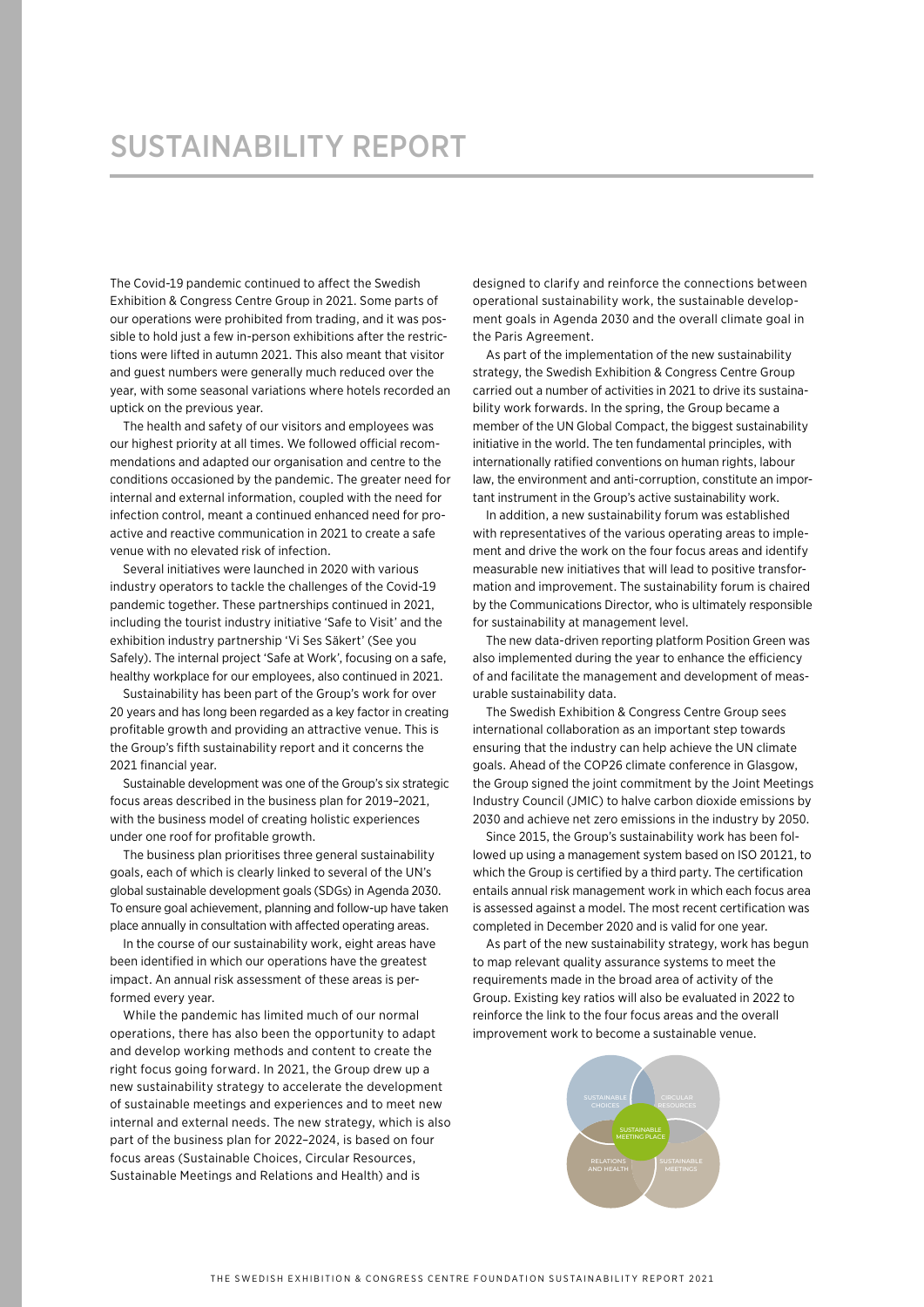## Environment & CSR

### ENERGY AND CLIMATE

The Group wants to offer a climate-smart venue. Since 2011, wind power has met the power needs of the entire centre. Lighting, ventilation, heating, cooling, knowledge and behaviour are factors that affect energy consumption. The Swedish Exhibition & Congress Centre Group works constantly to optimise its properties in respect of these factors. The supporting documentation is the Group's sustainability policy, which is followed up via annual targets.

### FOOD AND DRINK

Organic, locally produced and fair trade are the key words guiding what the Swedish Exhibition & Congress Centre Group offers in its restaurants. The restaurants' wine and beer lists offer a number of organic products and the range is being constantly expanded. The supporting documentation is the Group's sustainability policy, which is followed up via annual targets.

### CHEMICALS

The Swedish Exhibition & Congress Centre Group aims to ensure that all products used in its day-to-day operations are eco-labelled with the EU flower, the Nordic Ecolabel or Bra Miljöval (the Swedish Good Environmental Choice label). This applies to everything from dishwasher detergent to window, floor and bathroom cleaning products to paints and adhesives. The Group works constantly to reduce the need for chemicals, in part through innovative solutions and changes to working methods. The long-term goal, based on an action plan, is to eliminate hazardous substances listed in the Swedish Chemicals Agency's PRIO database list. The supporting documentation is the Group's sustainability policy, which is followed up via annual targets.

#### **WASTE**

The Group works constantly to reduce its total volume of waste and make it easier for visitors, guests and customers to manage their waste during their visits. 95 per cent of all waste is recycled. Public areas at venues have containers for sorting paper, combustible waste, glass and tins. Some waste is composted and digested to generate biogas which

is then used in the cookers in restaurant kitchens. Broken and obsolete IT equipment is donated to the IT4Kids foundation. The supporting documentation is the Group's sustainability policy, which is followed up via annual targets.

### TRANSPORTATION

The Swedish Exhibition & Congress Centre Group aims to contribute to reducing carbon dioxide emissions and traffic congestion in central Gothenburg. The Group therefore optimises its logistics using shared loads and by compressing volumes of goods to and from its venues. The number of journeys during one financial year varies depending on the number of exhibitions and events at the venues. The supporting documentation is the Group's sustainability policy, which is followed up via annual targets.

#### SOCIAL ENGAGEMENT

The Group chooses to support a number of organisations and projects that promote good causes at local level. In 2021, the Swedish Exhibition & Congress Centre Group focused mainly on various projects by the Rescue Mission, which aims to combat social vulnerability and exclusion in and around the Gothenburg area. The Swedish Exhibition & Congress Centre Group has been collaborating with the Rescue Mission since 2008.



### ACCESSIBILITY

The Swedish Exhibition & Congress Centre Group implements and plans both short-term and long-term adaptations to its premises. The aim is to make it possible for everyone to be able to visit its venues, regardless of ability. Gothia Towers has 12 accessible rooms and one accessible suite. The supporting documentation is the Group's sustainability policy, which is followed up via annual targets.

| <b>SUSTAINABILITY TARGETS</b><br>FOR 2019-2021                                                   | <b>STRATEGY</b>                                                                                                                                                                                                                                   |
|--------------------------------------------------------------------------------------------------|---------------------------------------------------------------------------------------------------------------------------------------------------------------------------------------------------------------------------------------------------|
| We should reduce our total<br>energy use by 10%.                                                 | Minimise energy use to reduce<br>environmental impact and<br>increase profitability.                                                                                                                                                              |
| We should replace disposable<br>fossil-based plastic materials<br>with sustainable alternatives. | Replace disposable fossil-based<br>plastic materials with sustainable<br>materials through innovative<br>solutions.                                                                                                                               |
| Our employees should consider<br>that we are a sustainable<br>workplace.                         | Strengthen employee well-being<br>by focusing on the working envi-<br>ronment, health and equal treat-<br>ment. Create a workplace in which<br>employees feel good, achieve and<br>develop through preventive and<br>health-promoting activities. |

| <b>KEY RATIOS</b>                                                                          | 2021    | 2020    | 2019    |
|--------------------------------------------------------------------------------------------|---------|---------|---------|
| Energy consumption per $m2$                                                                | 159 kWh | 147 kWh | 186 kWh |
| Carbon dioxide emissions<br>per m <sup>2</sup> linked to the Group's<br>energy consumption |         |         |         |
| $-$ Market-based <sup>(1)</sup>                                                            | 1.46 ka | 3.45 kg | 6.10 kg |
| $-$ Location-based <sup>(1)</sup>                                                          | 1.57 kg | 4.30 kg | 6.96 kg |
| Organic staples as a<br>percentage of our total<br>food range                              | 15.78%  | 15.99%  | 17.01%  |
| Percentage by volume of<br>eco-labelled chemical use                                       | 53.96%  | 53.98%  | 75.64%  |
| Recycling rate                                                                             | 93.92%  | 93.00%  | 95.17%  |

(1) *Market-based and location-based emissions were calculated in 2021 according to emission factors produced by the IEA.*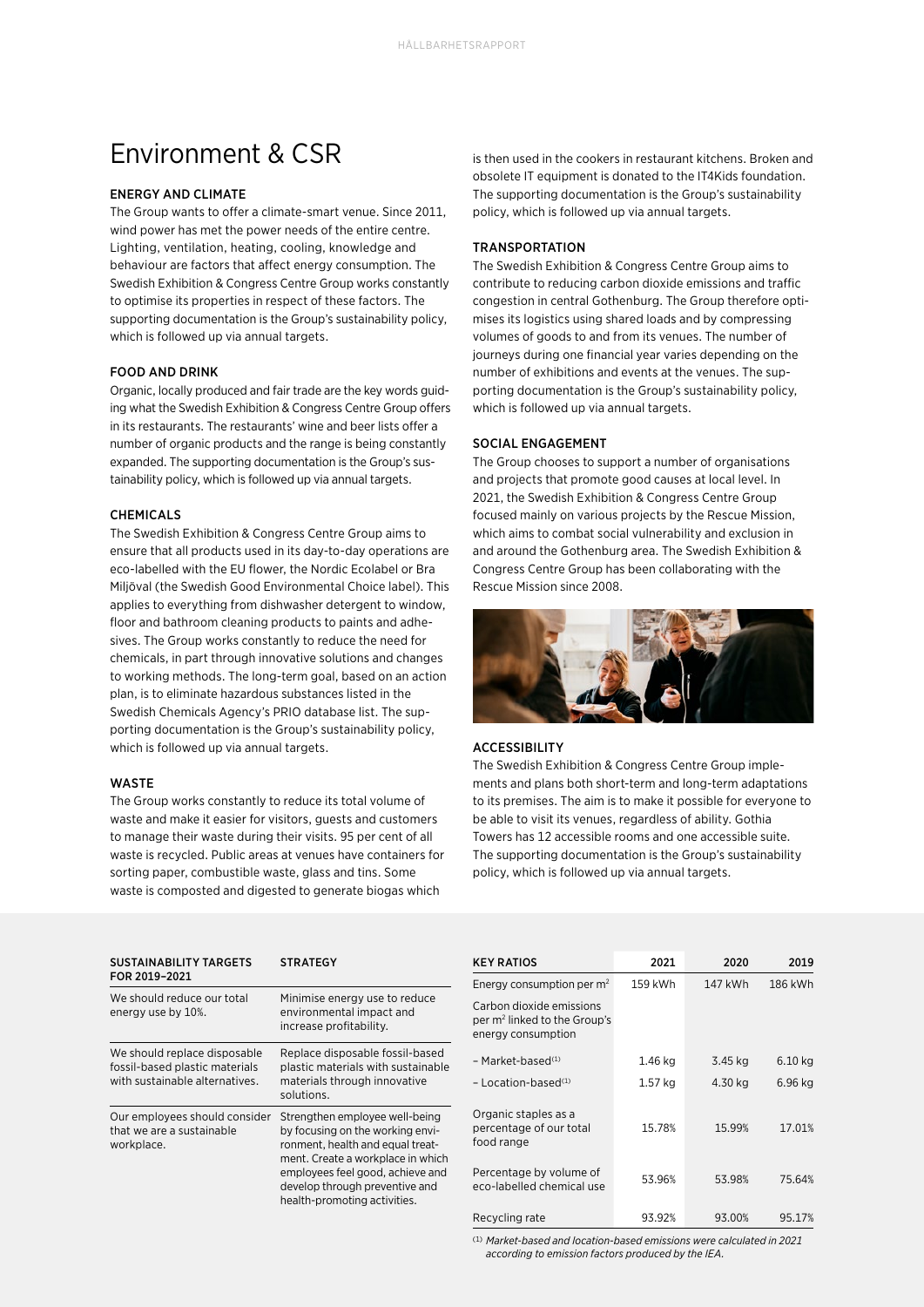## Social conditions and staff

### CORPORATE CULTURE

The development and success of the Swedish Exhibition & Congress Centre Group depend on highly committed employees working together to exceed visitor expectations and create a place for unique experiences and world-class meetings. This requires good leadership and strong employeeship. Our corporate culture is business-driven with the focus on the customer experience, and is characterised by our core values: commitment, collaboration and courage. The Group strives for diversity among its employees and works hard to promote an inclusive culture. All permanent employees receive regular training on the Group's sustainability work. The supporting documentation is the Group's employee survey. The annual employee survey, which is conducted at Group level, contains questions on Commitment, Team Efficiency, Leadership, Organisational and Social Working Environment and Equal Treatment.

The 2021 employee survey also included questions on Covid-19 and remote working as a result of the Covid-19 pandemic to ensure a sustainable workplace. The Group also drew up a policy and guidelines on remote working to help ensure a good working environment.





### EMPLOYEES

The Group works hard to offer a dynamic, inspiring, developmental, sustainable workplace. There are many career paths, which means that many employees can spend their entire working life in the Group. Employees are given great individual responsibility for their tasks, and have areas of responsibility, personal targets and the opportunity to develop. Individual target reviews and performance reviews are held every year to map out areas for development. For example, employees are offered skills development to meet new customer requirements and expectations. The core values of the Swedish Exhibition & Congress Centre Group are at the heart of what it means to be our employee. The supporting documentation is the Group's employee policy and employee survey.

### LEADERSHIP

The Swedish Exhibition & Congress Centre Group believes that good leadership is key to success and creates a competitive, sustainable workplace. Our leadership philosophy is to motivate, engage and develop our employees to achieve results. Our leadership reflects the Group's core values. Skills development initiatives in leadership, health and safety and labour law are regularly implemented for leaders. An employee survey is carried out every year, and all managers receive feedback on their leadership. The supporting documentation is the Group's leadership policy and employee survey.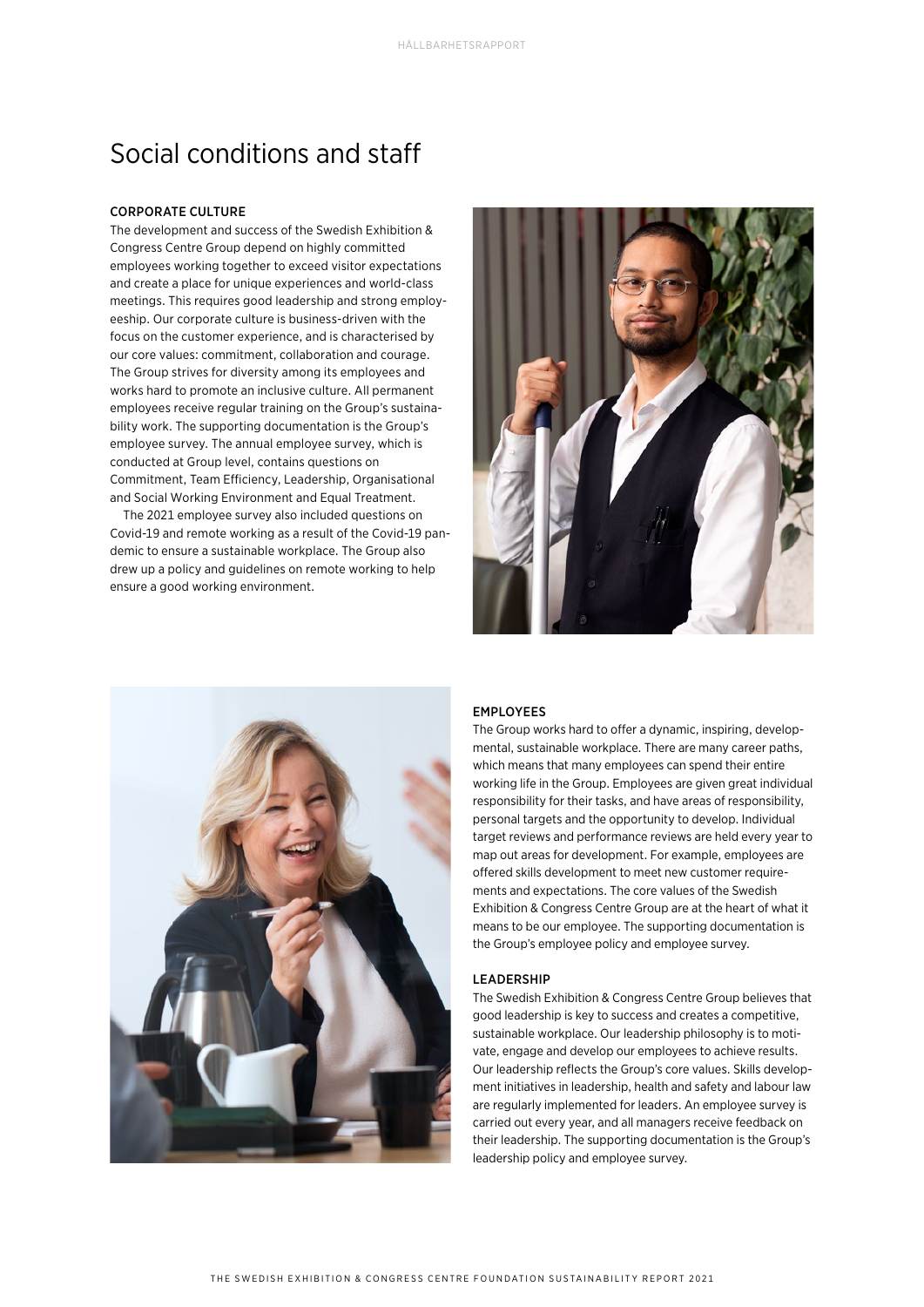### HEALTH AND SAFETY

Our overall objective is a sustainable workplace based on a good physical, social and digital working environment. The Group works systematically to improve health and safety, partly by reporting and following up on incidents and accidents and by regularly carrying out safety inspections, risk assessments and employee surveys. The Group has a health and safety committee that meets regularly, and employees, managers and safety officers work together to improve the working environment and ensure that we promote a good working environment. The Swedish Exhibition & Congress Centre Group also focuses on health, with the aim of helping employees improve their own health and make healthy choices. The supporting documentation is the Group's health and safety policy and action plan, and its alcohol and drugs policy.

#### EQUAL TREATMENT

Employees must be treated with respect and dignity, regardless of gender, transgender identity or expression, ethnic affiliation, religion or other belief, disability, sexual orientation or age. Everyone must have equal opportunities to succeed and perform at their best. The Swedish Exhibition & Congress Centre Group has prepared an equal treatment policy and a plan for equal rights and opportunities which contains goals for the Group's equal treatment work. The supporting documentation is the Group's equal treatment policy and plan for equal rights and opportunities.

## Respect for human rights

The Group's code of conduct lists basic sustainability requirements and ethical guidelines for suppliers with sales of more than SEK 3.5 million. The code of conduct also covers human rights and is part of every negotiation. Suppliers are responsible for ensuring that their subcontractors comply with the Group's code of conduct. Monitoring takes place continuously in connection with contract renewal and at quarterly monitoring meetings with suppliers. The supporting document is the Group's supplier code of conduct.

# Counteracting corruption

Since 2020, there has been a whistleblower service provided by a third party. Staff or others may contact the service if they suspect irregularities and want to remain anonymous. The Group had no reported cases of corruption during the year or the previous year. Corruption issues are handled in the risk management process, which is governed by the risk management policy and our code of conduct. The code of conduct states clearly how the Group's employees should behave towards all relevant stakeholders regarding any gifts, entertainment and the like. The supporting documents are the Group's supplier code of conduct, employee code of conduct and risk management policy.

| <b>KEY RATIOS*</b>              | 2021 | 2020            | 2019 |
|---------------------------------|------|-----------------|------|
| Commitment index<br>(Index EI)  | 83   | 81              | 82   |
| Team efficiency<br>(Index TEI)  | 76   | Not<br>measured | 75   |
| Leadership index<br>(Index LSI) | 80   | 78              | 80   |

| <b>KEY RATIOS*</b>                                        | 2021  | 2020                   | 2019  |
|-----------------------------------------------------------|-------|------------------------|-------|
| Organisational and<br>Social Working<br>Environment (OSI) | 76    | 76                     | 75    |
| Sickness absence in<br>the Group                          | 4.00% | 3.90%                  | 4.94% |
| Equal treatment index                                     | 93    | <b>Not</b><br>measured | 92    |

*\* The index is the result of selected questions in the Group's employee survey, which is conducted jointly with Brilliant Future. The result is compared with over 600,000 responses from over 260 Nordic and international organisations. The highest value in all indexes is 100. The equal treatment index is only measured for the Swedish Exhibition & Congress Centre Group and there are therefore no comparative figures.*